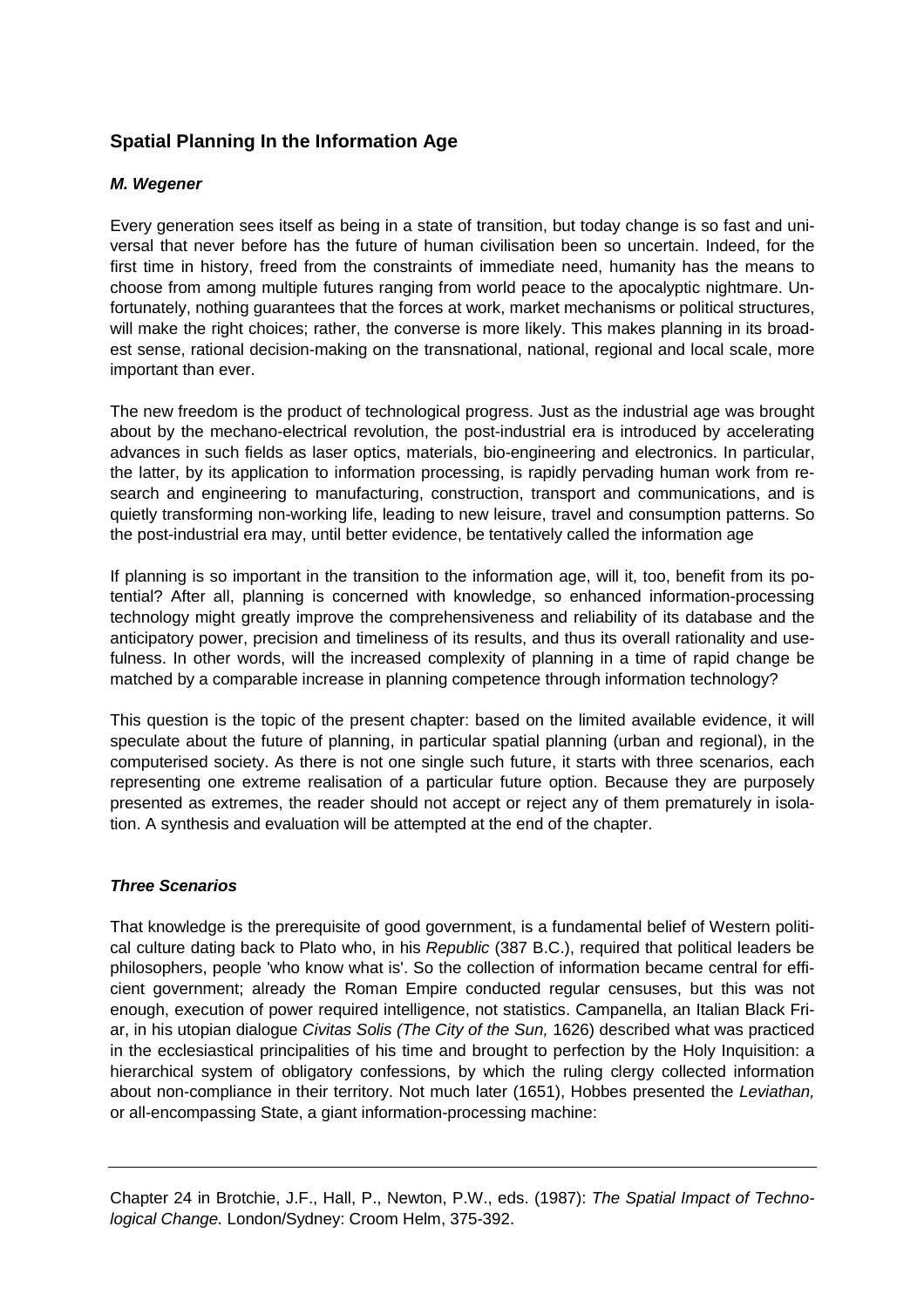For by Art is created the great LEVIATHAN called a COMMONWEALTH, or STATE, (in latine CIVITAS) which is but an Artificiall Man; though of greater stature and strength than the Naturall, for whose protection it was intended; and in which, the Soveraignty is an Artificiall Soul, as giving life and motion to the whole body; The Magistrates, and other Officers of Judicature and Execution, artificiall Joynts; Reward and Punishment (by which fastned to the seate of the Soveraignty, every joynt and member is moved to perform his duty) are the Nerves, that do the same as in the Body Naturall; The Wealth and Riches of all the particular members, are the Strength; Salus Populi (the peoples safety) its Businesse; Consellors, by whom all things needful for it to know, are suggested unto it, are the Memory; Equity and Lawes, and artificiall Reason and Will; Concord, Health; Sedition, Sicknesse; and Civill War, Death. (Hobbes, Leviathan, The Introduction, p. 1).

Following this model, in the eighteenth and nineteenth centuries the modern state was constructed which, for its proper functioning depended on three sources of information: external (the Statistical Office), internal (the Bureaucracy), and secret (the Intelligence Service). The notion of government as an information-processing machine is still alive, not-withstanding some substantial reinterpretations, in modern political systems theory and policy science as illustrated by titles such as The Nerves of Government (Deutsch, 1963) and The Intelligence of Democracy (Lindblom, 1965).

In spatial planning, by remarkable contrast, knowledge was for a long time a subordinate category. In particular town planning was long held to be an art performed by architects, and it was only in this century that the importance of comprehensive information (including economic and social as well as physical data) for planning became recognised. 'Survey before plan!' (Geddes, 1915) became imperative, although surveys remained ex-pensive and hence restricted in scope, and so rarely played an important role in the actual plan-making process.

That seemed to change when the advent of the digital computer in the fifties promised to make information storage, retrieval and manipulation much more efficient The concept of the urban information system emerged as a dynamic, high-resolution representation of the urban-regional system, in a sense a permanent all-purpose survey, from which all knowledge needed for planmaking could be derived. Moreover, computer-based urban models seemed to be able to bridge the gap between knowledge and plan by identifying the optimal plan, or at least by helping to narrow the choice of plan options. Based on these hopes, first in the US and sooner or later in other countries, considerable amounts of money and talent were spent to establish computerised urban information systems and models. The story of the almost complete failure of these early experiments and the disillusion that followed has been told many times and can be skipped here (see, for instance Boyce et al., 1970; Kraemer, 1973; Lee, 1973). Today, thirty years after computers were used for the first time in the Chicago Area Transportation Study, computerised information systems and models for urban and regional planning have in most countries, with few local exceptions, either been completely abandoned or are maintained and applied at a disappointingly low level and practically nowhere play a significant role for policy making and planning (see, among others, Goldberg, 1983; Pack, 1983; Wegener, 1983; Nijkamp, 1983).

That is the situation from which the three scenarios start. The question is, obviously, why the adoption of information technology for day-to-day spatial planning has been so much slower than for other kinds of planning such as corporate or financial planning. Was it for reasons related to the technology itself, such as non-existence, unavailability or overly high costs? Or was it for other reasons? The three scenarios reflect different answers to that question, and accordingly draw different conclusions from the recent past for the likely future.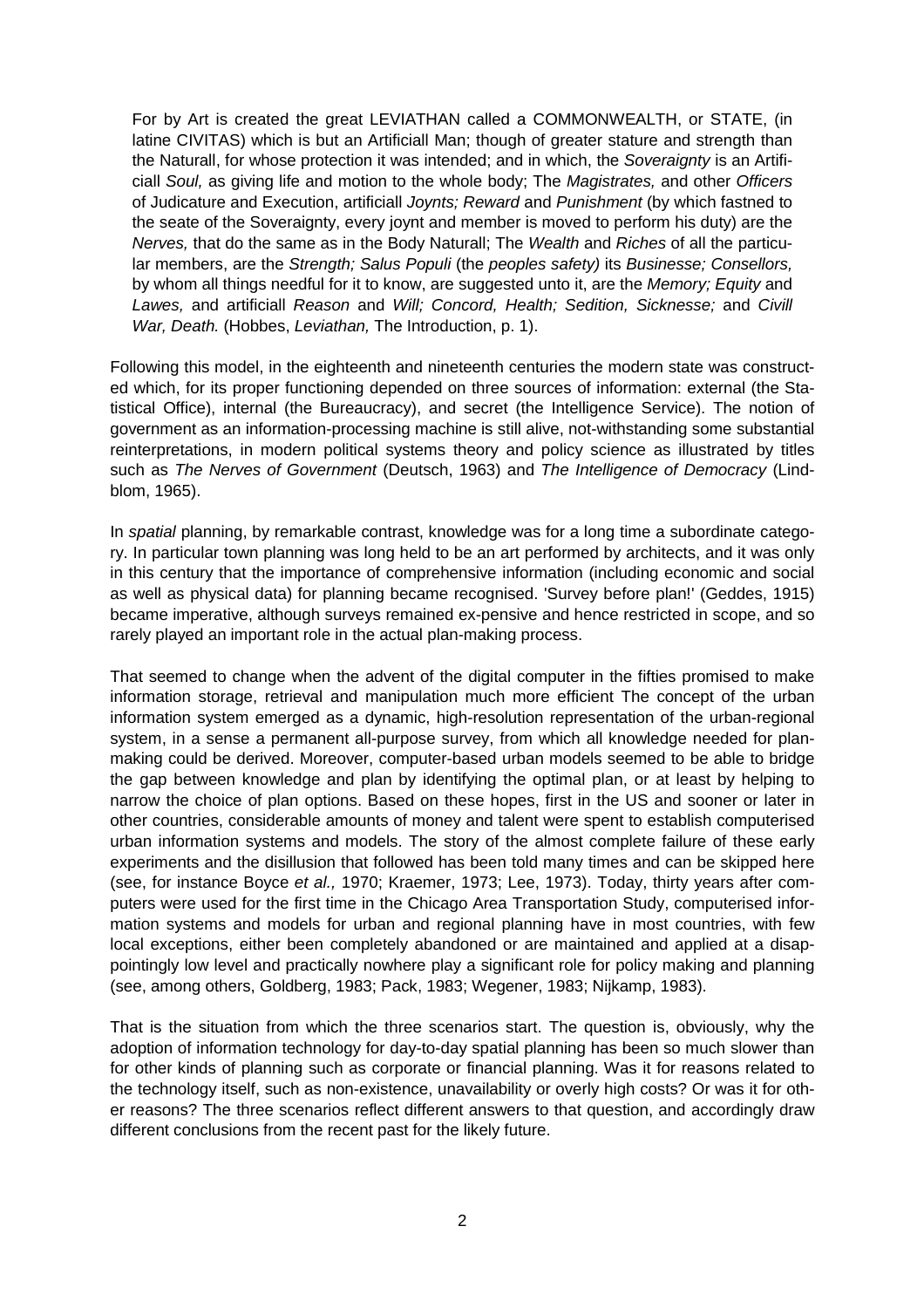#### **Scenario 1: The Planning Machine**

In this scenario, it is accepted that indeed Information processing is a bottleneck factor for successful planning and that with increased availability and affordability of advanced Information technology significant changes in the method and process of spatial planning will occur. These changes would be, in the first place, a natural spin-off from the rapid penetration of all departments of local and regional governments by computerisation. Where every administrative transaction is mirrored by a corresponding transaction in a computer, it is easy to organise the records in such a way that they can be made available also for planning purposes. Almost every department of local and regional government produces in its daily routine a continuous stream of data of potential relevance for spatial planning. In addition, there are numerous files maintained by semipublic agencies or by private firms such as utility, transport, telecommunications or housing companies containing detailed client or sales information which, if made available to the public authorities, would provide highly-relevant information on spatial communication and consumption patterns. The same applies to the growing number of private business transactions conducted daily from home terminals through telebanking or teleshopping services or via computerised point-ofsale accounting systems.

All this Information is already now assembled or will be assembled in the near future in computerised form. To be sure, most of it has been collected already in manual or even computer files. However, these files, computerised or not, have been maintained separately by each agency or firm. The qualitative new feature of the information age is that it is now possible to link individual computers to local or universal computer networks, and that there are several reasons to do so. Firms install in-house computer networks to enhance the internal communication and consistency of their operations, even at remote plant locations. Computer networks between firms or between firms and private households are the prerequisite for electronic mail, teleordering, telebanking or teleshopping or other kinds of electronic communication making the paperless office a reality.

There is no reason to believe that local or regional government should not in the long run behave like a private corporation. With progressive integration of computers into local-government operations, pressure to integrate the various data sources into one comprehensive databank, or rather a network of integrated departmental databanks, will increase for economic and consistency reasons. As a natural extension, these local databank networks will be linked to similar networks operated by other territorial bodies such as counties, provinces or States, eventually growing together into a national system of spatially organised Information systems.

Of course there will be opposition to such schemes, as there has been opposition in the past, first in the mid sixties in the US (cf. Martin and Norman, 1970), later in other countries (cf. Bodelle, 1983) based on the obvious potential of databanks containing personal Information to be used for surveillance. But imagine for this scenario that in countries with a reasonably pragmatic political atmosphere and with some safeguards against serious abuse, the legislation necessary to install a national network of spatial databanks will be passed on the grounds that the potential benefits for society are greater than its potential hazards.

The implementation of an urban information system which is not, as earlier urban 'planning' information systems, a collection of data especially assembled for planning purposes, but consists of the operational records of local government themselves and hence is continuously and automatically updated, would indeed dramatically change the information base of spatial planning. With increasing historical depth, that is, more and more transaction records being accumulated over time, ever more sophisticated forecasting and optimising models would become feasible. Forecasting models of hitherto unknown accuracy would probably be of the multistate-cohort type recently developed in demography (Rogers, 1982), either in the aggregate or via microsimulation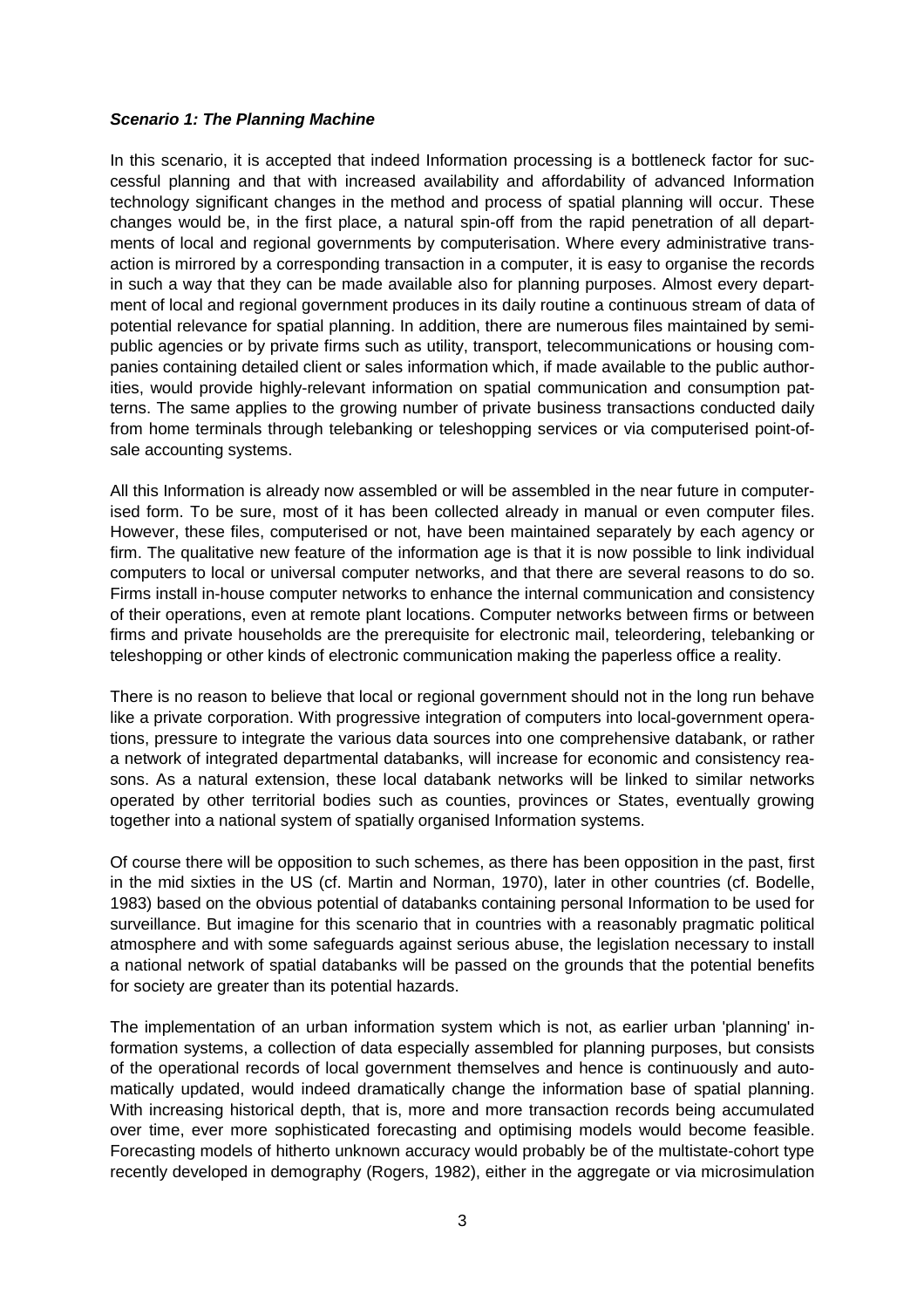based on observed transitions taken as revealed preference or on event histories extracted from accumulated records (Hannan, 1982). Even more popular would be optimisation models organised as multi-player games in which players representing real-world actors such as households, firms, travellers, consumers, etc., seek to maximise group-specific objective functions with choice dispersion, while the player representing local government uses policy instruments to maximise the public welfare (for an example, see Roy and Johansson, 1984).

If several of such models could be linked together and connected to the real-time urban database, they could be routinely used for short-term forecasting as early-warning systems. A similar early-warning system plugged into the real-time, local government information system would not only be immensely more sensitive to detect even subtle signals of potential citizen dissatisfaction, but would also be fully automatic. Moreover, the system could be provided with a set of rules concerning how to respond to minor deviances from 'normal' operations it detects, for instance by issuing appropriate advisory messages to the respective agency. Such a system might be called a planning machine, because it would take care of all routine decisions; only in exceptional, highconflict situations involving controversial political action or large amounts of money would human intervention be required – the planning equivalent to management by exception.

The role of the planner would be, of course, to supervise the planning machine, comparable to the key operator controlling the smooth functioning of a power station or a large automated assembly plant. One imagines planners lolling about in swivel chairs in the Urban Alert Center (looking like a Strategic Air Command situation room) waiting for sensor lights to flash on a floor-toceiling city map at places where trouble is likely to emerge. After a few years of successful operation, the planning machine would more and more become immune to criticism; people would believe in its infallibility or even endow it with superhuman power: a veritable Leviathan.

# **Scenario 2: The Retreat of Planning**

The second scenario recognises the same facts (the failure of the first wave of computer applications in urban and regional planning), but draws the opposite conclusions. It is based on the belief that the kind of rationality underlying the planning machine not only misses what is essential for societal decision making, but is also highly dangerous for the existence of human society.

For this scenario, the lack of success of early urban information systems and models is not related to information technology, but to a change in planning paradigms during the last twenty years from blueprint-planning from above to procedural, incremental, small-scale planning from below. In the latter paradigm, planning is seen as a process of mutual adjustment of conflicting interests, as 'social learning' (Friedmann, 1981), the extreme opposite of the centralised rationality of the planning machine. Social learning means that people want to become subjects rather than objects of planning, that they want to actively participate in the decisions about their life and their environment Therefore, social learning starts at the local, neighbourhood and community level and accordingly focuses on local needs first; only from there does it move on to issues of broader (e.g. national) concern. Hence its primary mode of operation is personal communication.

The kind of information contained in the planning machine is of little value for this kind of planning for two reasons. The first is one of scope. Where the focus is on the problems of a small, local client group, data collection is no real problem, since nobody knows better than the people themselves about their circumstances. More comprehensive information is not only superfluous, it also detracts attention from the problem at hand, in negotiations with other groups it may even weaken their bargaining position and thus prove dysfunctional. The second reason refers to content. As the real-time urban information system is based on transactions, it contains only quantitative or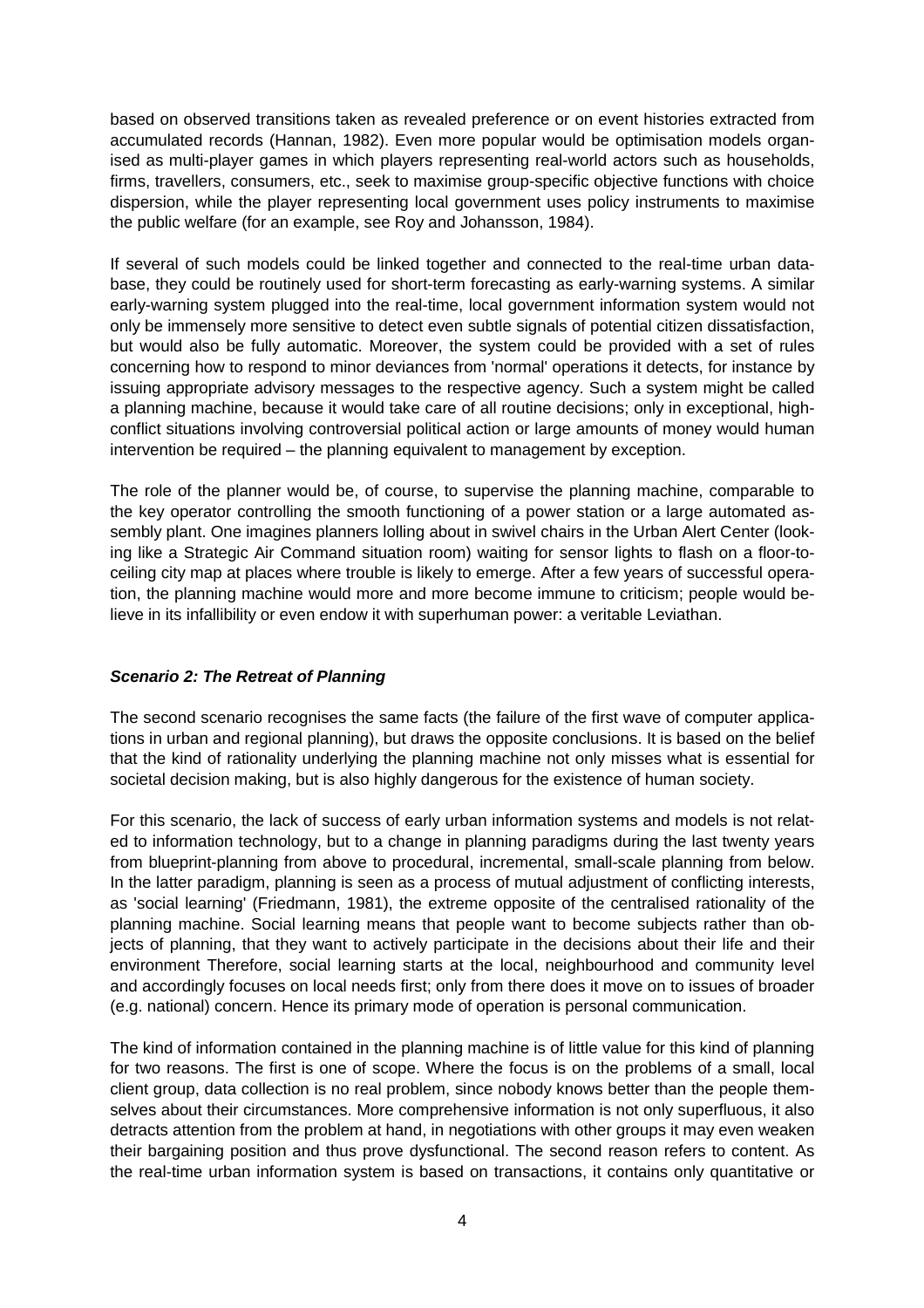'objective' information, but no qualitative or 'subjective' information on values, preferences, aspirations, intentions, concerns (this is why the models in Scenario 1 have to rely on revealed preference). But without explicitly addressing values and preference trade-offs, in planning 'from below' conflict resolution between adverse group interests is not possible. For these two reasons, advances in information technology or urban databanks would hardly have any impact on this style of planning.

From the point of view of planning from below, improved information processing and data collection on the part of the State would not only be irrelevant for planning, but would be detrimental, because they would permit the State to extend its power and control over the citizens. The fight against the information monopoly of the State must be seen in a larger context. It is part of the great battle, fought to the end already in a few countries, still going on in some, and not even begun in others, over how society should deal with technology. The critical attitude towards technology is expressed by L. Mumford's 'The Myth of the Machine' (1967), where it is argued that man has already now proceeded beyond the purpose of achieving mastery over nature and is rapidly approaching the point where, like the sorcerer's apprentice, he can no longer control the forces he called upon, with the consequence that he not only destroys the natural environment of the earth, but also deeply alters his own personality. It is what Horkheimer and Adorno (1947) called the 'dialectic of enlightenment': that the achievements of Enlightenment, before they had a chance to bring about, as it was hoped, the great ideas of Enlightenment – freedom, equity, and humanity – turn into destructive forces threatening their very existence and thus pave the way for totalitarianism.

Seen from this angle, the computer is not the magnificent invention capable of extending man's knowledge in hundreds of beneficial ways, but is associated with police information systems keeping track of thousands of innocent people, with secret services' information systems filled with dossiers on perfectly legal political activities, with industrial personnel information systems designed to tighten the control of workers by management, and with the innumerable other public and commercial information systems encroaching upon one aspect of the private domain of the individual after another. All this has to be fought against, and there is no reason to make an exception for urban planning information systems.

Now, to continue with the scenario, imagine that in one or more countries opposition groups fighting against the implications of information technology, such as civil-rights groups or trade unions opposing the introduction of personnel information systems in industry, form an alliance. Suppose, furthermore, that these groups, including among their members many academics, writers, lawyers, etc., are successful in raising the awareness of the general public for their concerns, then it is not at all inconceivable that they, through court decisions or through legislation, may succeed in effectively preventing the large-scale application of advanced information technology for policy making and planning by the State. This would, of course, also apply to spatial planning on the local or regional scale.

In that case it is likely that planning authorities, never having been particularly Innovation oriented, might readily accept this and be content with what they have – and that will not be very much, given the fact that planning departments do not generate their own data, because their access to other agencies' data will be severely restricted, and because special surveys or censuses will become extremely rare because of their lack of acceptance and high costs.

However, if the public authorities will be restrained to engage in data collection for planning, others will not. So it can be anticipated that a commercial market for local and regional spatialinformation collection will develop. Customers and/or suppliers in this market will be individuals or firms which, during their business operations, generate and/or use spatial data such as real-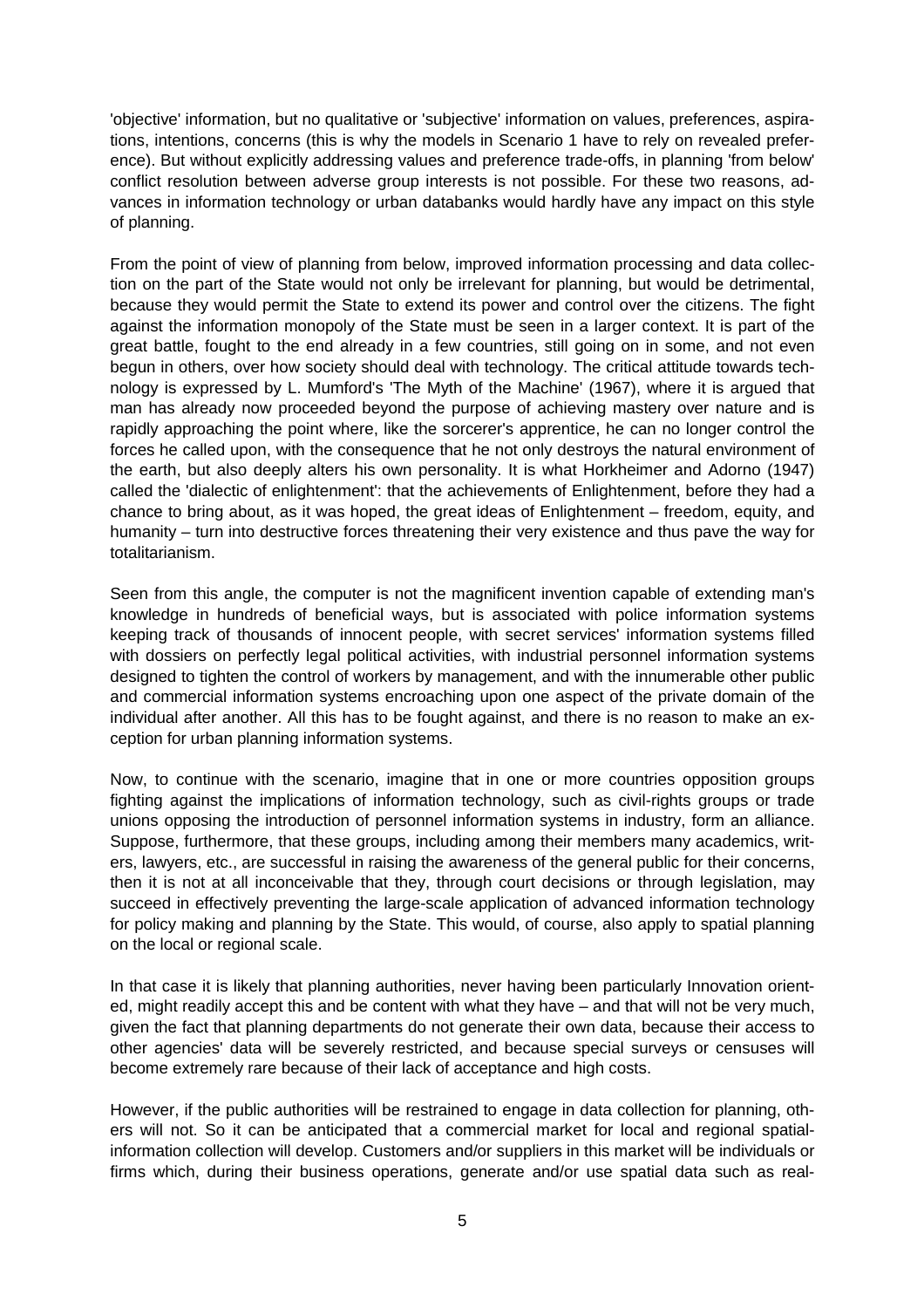estate agents, developers, mortgage banks or other large corporations having interests in the region. Planning authorities wishing to use such privately-collected data will have to pay the market price. Moreover, the privately-collected data will be much less systematic and more ad hoc than data from published statistics and normally will be based on samples. This, however, will have implications for the kind of models and forecasting techniques that can be applied. Much effort in applied planning work will be devoted to patching the deficient database by estimation techniques such as biproportional adjustment, contingency table analysis, or analogy methods, and the resulting forecasts will be of questionable credibility. More importantly, the unequal distribution of information between the public authorities and private firms will inevitably shift the centre of gravity of planning from the public to the private domain. With the retreat of public planning from its information base, public authorities will be in a helplessly disadvantaged position in negotiations with industry with its superior 'intelligence'.

A weak public planning authority, however, is a danger for a planning system in which planning from below is the dominant paradigm. Planning from below needs an active counterpart representing the more comprehensive, long-range concerns of the community as a whole to coordinate between the conflicting interests of local groups and the interests of the community, to suggest compromise solutions, and to protect the rights of minorities which might not be able to express themselves otherwise. Without that co-ordination function, planning from below remains fragmented and partisan and is unable to deal with larger strategic issues.

# **Scenario 3: Computers and Social Learning**

This last scenario attempts to sketch a third path between uncritical submission to and total rejection of information technology for urban and regional planning. To do that requires a recapitulation of the basic assumptions that lead the two first scenarios into their specific blind alleys.

The first scenario, which can be associated with planning from above, assumes that information is the bottleneck of planning and so makes use of advanced information technology, but fails to provide for value articulation from below. The second scenario starts at the grass-roots valueconflict level and accordingly rejects any form of centralised information, but has no mechanisms to integrate its disjointed efforts into a coherent whole.

So the two approaches seem to be the total opposite of each other. But on closer inspection they are remarkably similar. In more general terms, both approaches focus on a particular domain of the planning spectrum and seek to optimise its internal information processing capacity at the expense of its attention for external information. External information for the planning machine of Scenario 1 consists of players refusing to obey the rules: consumers not consuming, landlords not maximising their profits, minorities, protest movements, single-issue groups, that is, all irregularities that disturb its smooth functioning. External information for the actors in the second scenario comprises social costs or externalities of selfish behaviour. Both approaches have in common that the exclusion of dysfunctional information is a prerequisite of their specific performance.

Obviously, the clue to solving this dilemma lies in a combination of both approaches that preserves their internal information processing capacity, but enhances their potential for processing information from outside. By this formulation, the central problem of planning becomes one of communication, not information.

There have been numerous proposals in planning theory for intensifying the communication between above and below, between expert and client or between centre and periphery (Dewey, 1927; 1939; Mumford, 1938; Deutsch, 1963; Habermas, 1963; Etzioni, 1968; Fehl, 1971; Fried-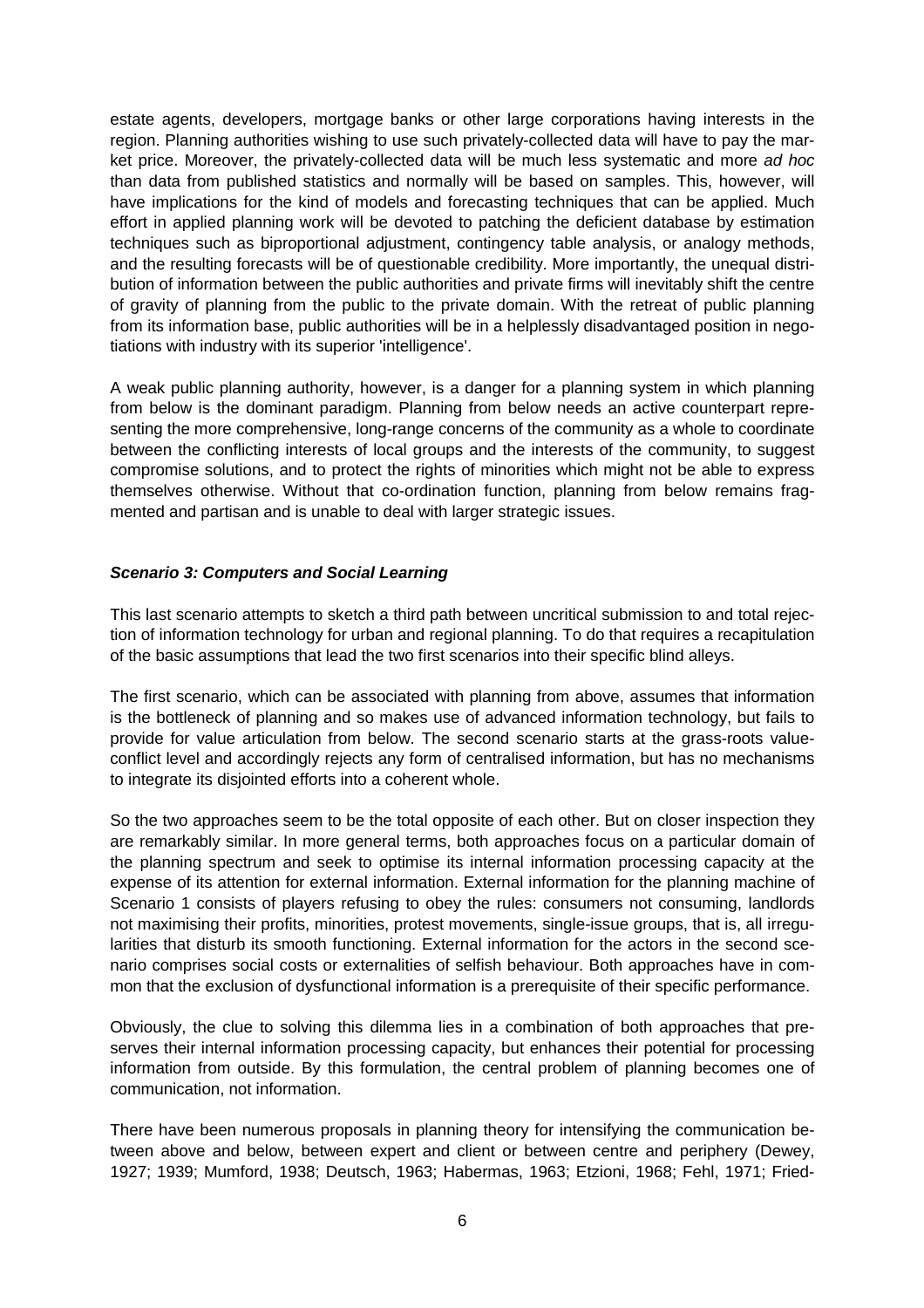mann, 1973; Kochen and Deutsch, 1980; Habermas, 1981; Friedmann, 1981). Perhaps the most far reaching, and in some countries most influential, has been the work of Habermas who suggests a scheme of knowledge-informed public debate (discourse) as the basic medium of participatory, democratic decision making, a concept very close to that of the New Humanists' school of American planning theory, for whom planning and social learning in small, cellular, societal organisations are identical (Friedmann). However, these proposals have tended to remain prescriptions without concrete indication of how they might be implemented in practice.

Indeed, the difficulties to be overcome are enormous, as long as communication in planning has to rely solely on pre-industrial forms of face-to-face interaction. Planning by personal communication is characteristic of archaic societies in which interaction system and social system are still identical: the village democracy (Luhmann, 1975). With the increasing complexity of society, public discussion is replaced by more powerful mechanisms to reduce complexity: functional differentiation, representation, and programming by objectives. However, these techniques (as Scenario 1 has shown) cannot be extended beyond certain limits without moving out of democratic control. This is the deeper and absolutely legitimate reason for the re-appearance of the archaic medium of public discussion on the planning scene.

Yet the potential advantages of discursive planning, value-orientation and openness to innovation have to be paid for by serious structural restrictions. Personal communication finds its limits in the scarcity of time and attention: only one theme can be dealt with at a time, arguments have to be processed sequentially, time consumption is high, the complexity that can be handled is small (Luhmann, 1971; 1975). These constraints determine the long-run prospects of participatory planning. If, however, it is possible to extend these limits by some powerful amplifying mechanism, the interaction medium 'discussion' may be reinstated as the constituent vehicle of democratic planning.

The question to be asked in this scenario is whether information technology can provide such amplifying mechanisms. Attempts to use two-way communication media to overcome the fragmentation of local-planning discussions have a long history, from the first phone-ins (cf. de Sola Pool, 1973) to present two-way cable television networks or using various combinations of television and telephone. There have also been experiments to use computers not so much as computing machines, but also as communication media to increase the efficiency, productivity, and substance of group decision making, from computer gaming, interactive modelling and electronic voting systems (for an overview, see Wegener, 1978) to present decision support or expert systems. Before long, the technological potential will be available to combine, first locally, then globally, multi-way television and distributed computing, accessed through nodes in the Integrated Services Digitalised Network (ISDN) providing the infrastructure for networks of electronic town halls from the neighbourhood to the global level.

It still requires speculation to discuss the potential use of this technology. For example, any individual or group would have access to local, regional or national spatial databanks which, for privacy reasons, would not be as comprehensive as those of the planning machine of Scenario 1, but certainly much richer in content than today's published statistics. The system would offer upto-date tools for manipulating, displaying or analysing data from simple statistics to sophisticated modelling, unless clients wanted to develop their own models and probably come up with different results, which then could be exchanged electronically with other groups, just as today's microcomputer software is exchanged via electronic mailboxes. Groups pursuing a certain issue, alone or pooled with others, might use a public television channel for live discussion, prepared video presentations and on-line, interactive modelling to address a much wider audience than they could ever reach by printed media. Such self-organised events would interact with the audience through remote voting or evaluation techniques providing immediate feedback on the public ac-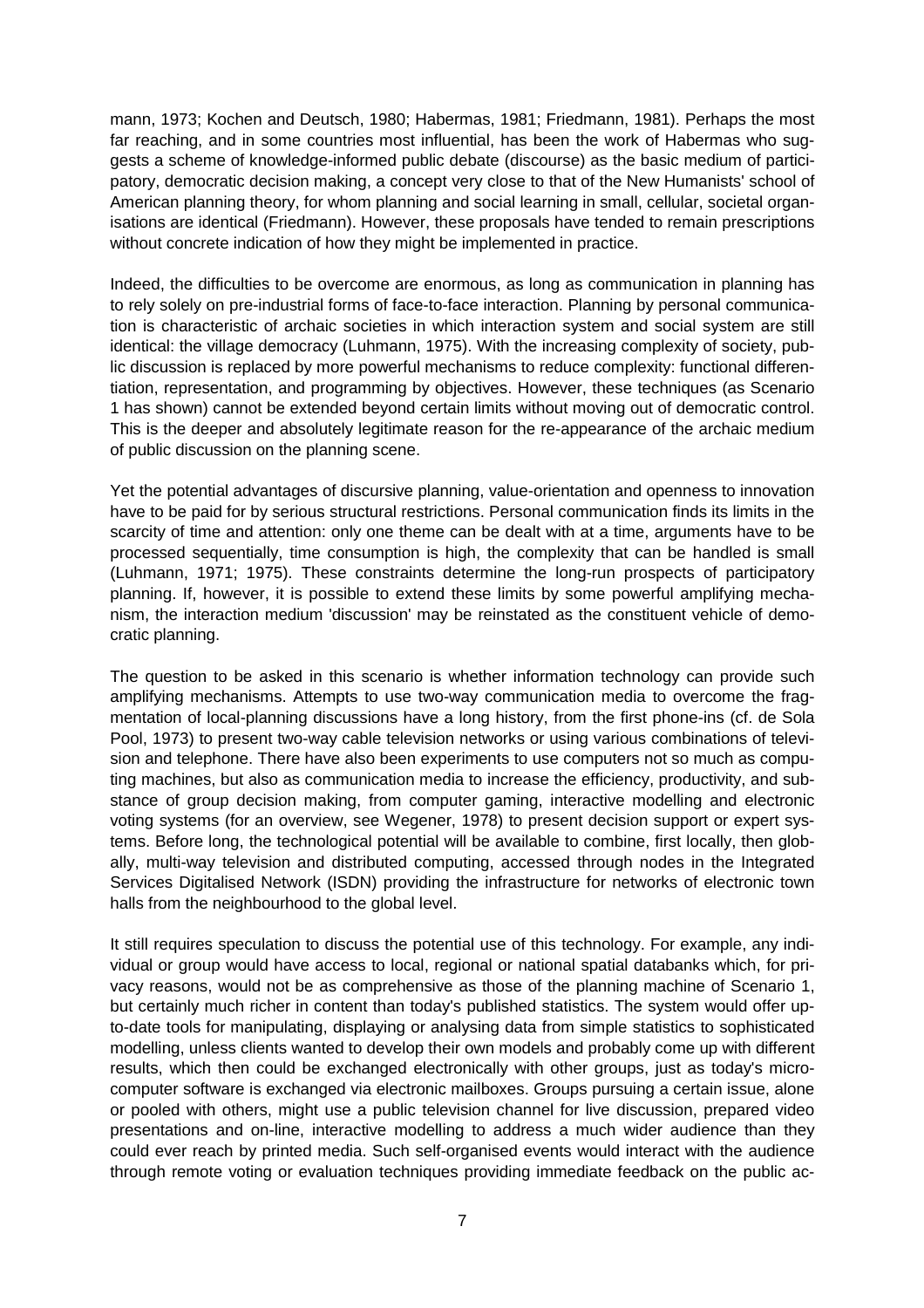ceptance of the issue under debate. Another important application of electronic feedback techniques might be forecasting sessions in which scenarios produced by aggregating audience responses are compared and confronted with model forecasts. In a more organised and controlled way, remote voting systems would be used to formulate recommendations for the actual decision making of local, regional or national legislatures.

The technological potential of almost instant feedback between political decision makers and the constituency on all levels from the neighbourhood to the nation will undoubtedly have deep impacts on the political system of post-industrial democratic societies. It means, in fact, that the historical reasons that forced nations to move away from the grass-roots village democracy to political representation, division of responsibility, hierarchical organisation, etc., in short, the whole complex modern political machinery, are at least partly disappearing, and this will sooner or later be reflected in the rules and procedures of political decision making (cf. Toffler, 1980). That is not to say that government by referendum should become the rule, in particular where emotional or biased judgement is likely. But it implies that the political structures can become less centralised and more responsive to local concerns, minority rights and small-scale innovation and change.

This applies in particular to spatial planning, because it is closer than any other kind of planning to the neighbourhood level, where the first experiments in grass-roots democracy are made. A fast-moving, innovation-oriented planning department might play a vital role in decentralising the local-regional planning machine and stimulating the kind of pluralistic, self-organising planning activity described above, that is, transforming itself from a bureaucracy into an agent of change. An essential task in that transformation would be the implementation of the most advanced public reference spatial information system plus the software tools, education and training necessary for its fullest utilisation by all groups of society (cf. Meier, 1962). Needless to say that this kind of planning would require a different type of planner, more mediator and communicator than, say, engineer or scientist, but at the same time highly competent in the substantial problems of planning as well as in the modalities of the new technology (cf. Batty, 1984).

And certainly it would require a new mix of planning methodologies. In particular, three groups of planning methods seem to be under-developed and under-represented in planning research and education.

#### Communication with non-experts

The first and most important group comprises methods designed to communicate complex spatial-temporal phenomena, issues and problems to people not trained in planning, that is, to nonexperts. The same applies to the design of efficient, user-friendly, man-machine Interfaces for planning software (a topic that has received much attention in other planning fields; see, for instance Sage, 1981; Benbasat and Taylor, 1982, but hardly any in spatial planning research) as well as hardware and software development for group decision making such as teleconferencing, local decision networks, decision room design, large visual-display techniques and the like (see, for instance De Sanctis and Gallupe, 1985).

#### Stated preference techniques

The second group of methods of obvious importance for the new pluralistic-participatory style of planning in the information age deals with the problem of how to incorporate stated (rather than revealed) preference information into information systems and models. There does exist a large body of literature on multi-attribute utility theory and related concepts in mathematical psychology and decision theory (e.g. Keeney and Raiffa, 1976) as well as on multi-objective decision making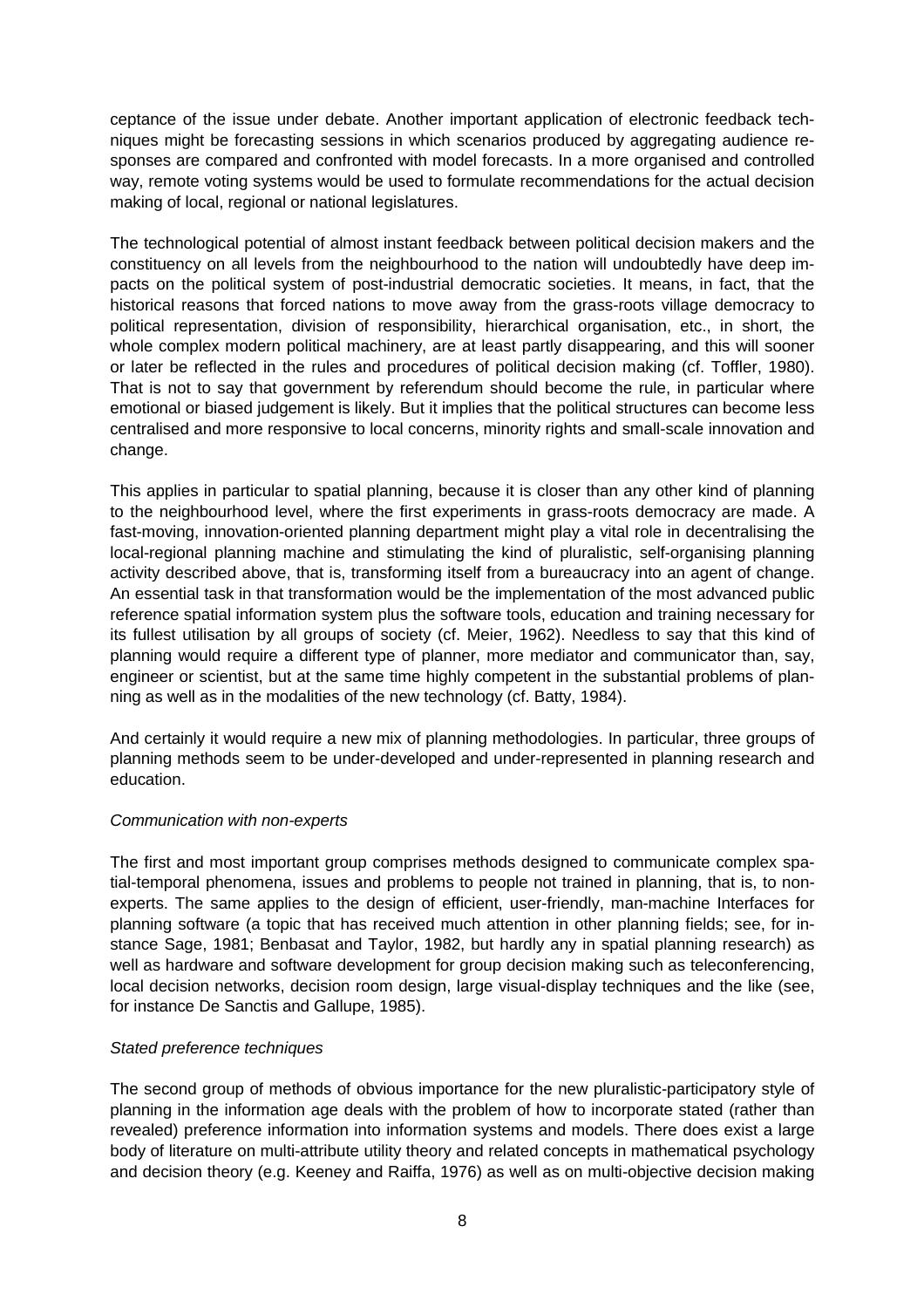in regional science (see, for instance Nijkamp, 1979; Voogd, 1983; Nijkamp et al., 1984), however, practical experience with such methods for spatial planning is still limited (see Bauer and Wegener, 1977).

## Non-numerical planning information

The third group is concerned with the processing of broader classes of knowledge including, besides numerical, also categorical, causal, etc., information on planning issues extracted from documentary data such as reports, papers and books, as well as from expert knowledge. Despite increasing developments of decision support or expert systems for such planning fields as corporate, financial, marketing and product planning, only very few such systems seem to have been developed for spatial planning purposes (among these are Nakamura et al., 1982; White et al., 1985).

Models in the traditional sense, that is, mathematical planning models, will remain important for research and education and training, and may become more important for policy making, if they are embedded into the communicative environment discussed above. Modelling will benefit vastly, as in Scenario 1, by improved data availability and the possibility of being linked to the realtime urban database as learning monitoring systems (see Brotchie, 1984). However, no model will ever be allowed to gain a dominating influence on policy making and planning (as the planning machine in Scenario 1 had it). This will be achieved first, by requiring that all modelling performed for local and regional government be exposed to unrestricted public review and criticism, and second, by always commissioning more than one model coming from different, competing modelling approaches.

# **Conclusions**

What are the chances that Scenarios 1, 2 or 3 will become reality? The answer will be different for each country. For a start, the experiences and attitudes of people in different countries toward the computer are vastly different. For instance, in a survey conducted by major newspapers in nine industrialised countries in early 1985 (Ginsburg, 1985), 37 per cent of the adults interviewed in the US indicated that they had already used some kind of computer, whereas the corresponding percentages for other countries were 28 per cent (Great Britain), 26 per cent (France), 14 per cent (Japan), and 11 per cent (West Germany). However, the countries with the greatest personal experience with computers also had the highest proportion of people concerned about the adverse aspects of a computerised society. When asked if computer databanks are likely to be used to intrude into personal privacy rights, 75 per cent of the respondents in the UK answered yes, 68 per cent in the US, and 71 per cent in France, but only 51 per cent in West Germany and 50 per cent in Japan. Does this mean that the deeper societies move into the information age, the more they resign to the inevitable loss of democratic innocence? Martin and Norman (1970, pp. 534-5), in their early preview of the computerised society, may have discovered a sad truth:

Reluctantly, the public may have come to realise that the machines have information about them. They cannot prevent it. It is regarded as being for the general good. Most of it is reasonably safeguarded. Their relationship with the data networks is in some ways like that with their confessional. At least the data are accurate now. The earlier years, when embarrassing errors appeared on the files, have gone. Most of the public would now be upset if the machines did not have all their personal details. They might miss out on many of the beneficial aspects of the computerised society.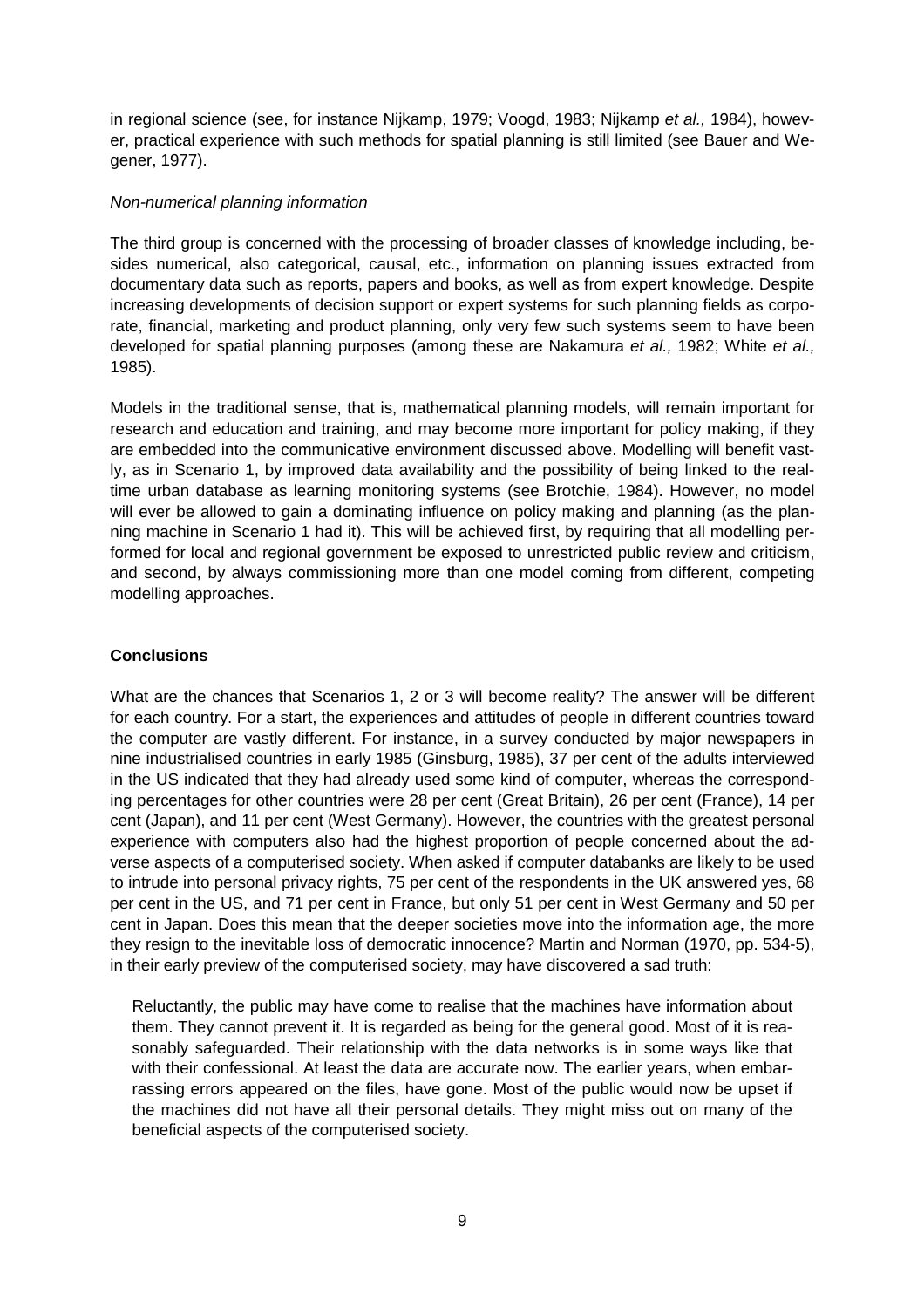Knowing the hazard, but accepting it as the price to be paid for the good life – if the attitude practised towards nuclear energy, global pollution, traffic accidents and cigarette smoking is also the post-industrial attitude towards information technology – Scenario 1, the planning machine, will be the ultimate prospect. However, there are countries like the Netherlands and West Germany, which are highly industrialised but relatively less advanced in the application of information technology, and hence have had a chance to experiment with participatory planning before the advent of the information age. In such countries opposition against information technology such as the anti-census battles still can occur (see Wegener, 1985). The danger is that such opposition may lead these countries into Scenario 2, the retreat of (public) planning.

Scenario 3 remains the challenge to be accepted. It offers the only visible chance to put information technology into the service of planning instead of letting it destroy planning in one way or the other. To accept the challenge requires the joint efforts of regional and computer scientists, planners and citizens to transform the potential of information technology into a progressive rather than oppressive force.

The problems to be overcome towards achieving this goal are enormous, and there is no guarantee that it can be achieved. Therefore a few caveats are in order. Throughout this chapter there have been three assumptions implicitly made which are so crucial that if only one of them turns out to be wrong, all efforts will be in vain. The three assumptions are:

### The information technology will be present

In an unspecified sense, the assumption is likely to be correct. But it is also likely that access to advanced information technology will be unevenly distributed in society. This is especially true for the ISDN technology which will for a long time be expensive and only affordable by firms and more affluent households. But only with technology open to all members of society, can the pluralistic planning market place develop. Seen from this angle, the three scenarios may not be real options to choose from, but phases each country has to pass through – from early technocratic use, while the technology is still rare – through a period of distrust and refusal, to eventually a more mature, constrained, and responsible Integration into everyday life, when the diffusion process approaches completion.

# There are no limits to artificial intelligence

This assumption underpins the idea of the planning machine of Scenario 1, but also the more civilised notion of the learning monitoring system of Scenario 3. However, the issue is far from being settled. The emerging view is (cf. Dreyfus, 1979) that despite impressive achievements in limited, clearly-defined contexts (microworlds), machines will never be able to understand things outside that context (i.e. extend it), because they lack the genetically-inherited and sociallyacquired experience that enables humans to do just that. This limitation may not be critical where planning is concerned with clearly-defined issues, but characteristically in planning from below the context cannot be pre-specified from above – it is always changed by the people. If this view is correct, it would not only explain why in the past problems have always outrun models, but it would also suggest that the relationship between people and computers in planning will always remain one of misunderstanding and alienation.

#### Post-industrial democracy will be grass-roots democracy

Obviously, this assumption is essential for Scenarios 2 and 3, and indeed there is much current evidence of political decentralisation in many countries. But is this evidence sufficient to project it into the future, as many futurists do, as a megatrend (Naisbitt, 1982), or are these projections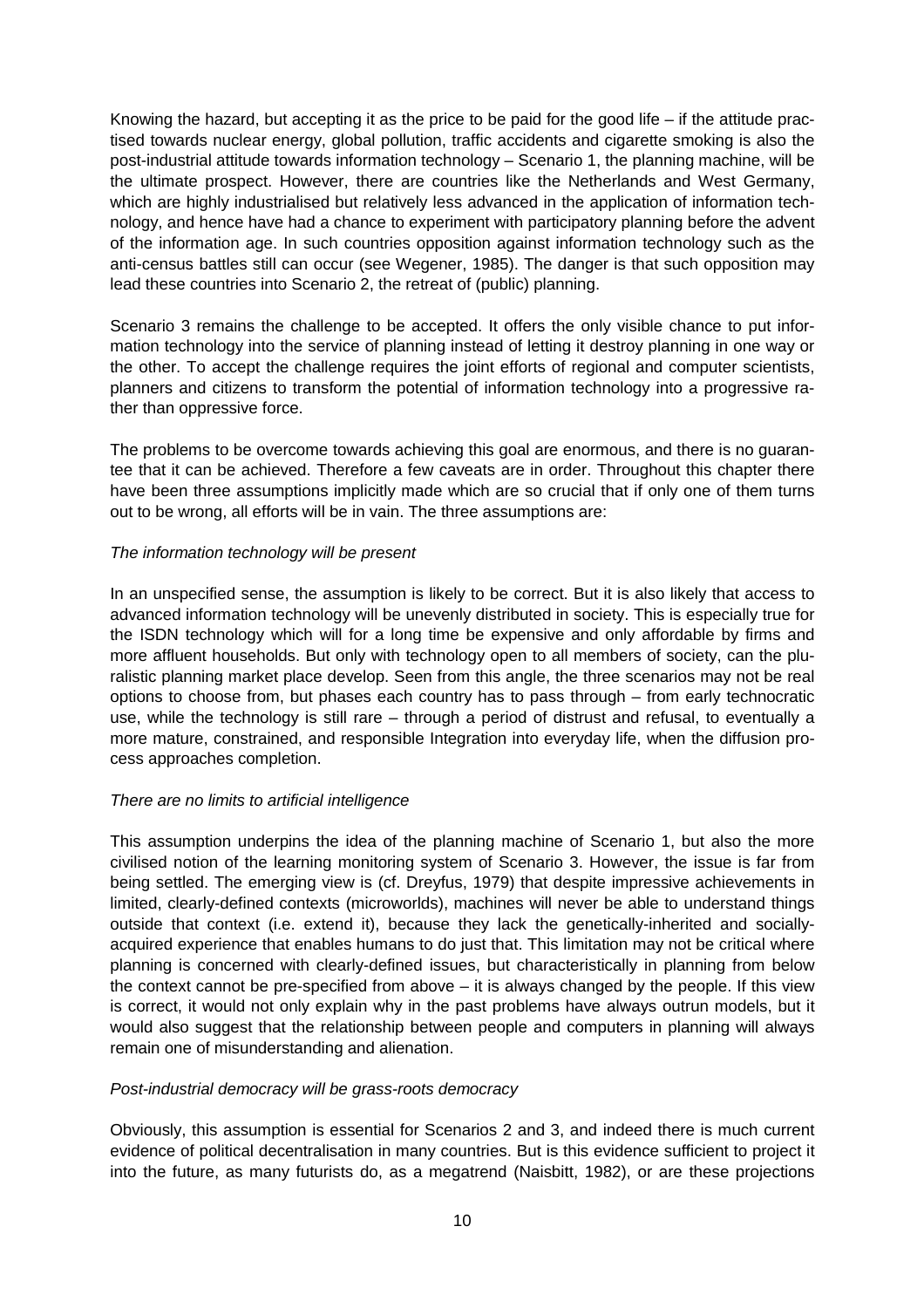merely idealist dreams of their bourgeois authors? Other futures are conceivable. One would be that cities would be the scene of, probably violent, class struggles between the job-possessing class and the jobless victims of computerisation, hardly a place for enlightened discourse. The other, no less depressing vision is much more suggestive: that the freedom of material need and added leisure hours gained through computerisation of work do not lead to increased community involvement and active participation in social life, but, on the contrary, to a loss of solidarity and political interest. A depoliticised public, conditioned by the media to entertainment and consumption, may well be the real client of post-industrial spatial planning.

# **References**

Batty, M. (1984) Information Technology in Planning Education, Papers in Planning Research 80, Department of Town Planning, University of Wales Institute of Science and Technology, Cardiff.

Bauer, V. and Wegener, M. (1977) 'A Community Information Feedback System with Multiattribute Utilities', in D. E. Bell, R. L. Keeney and H. Raiffa (eds) Conflicting Objectives in Decisions, John Wiley and Sons, Chichester, Sussex.

Benbasat, I. and Taylor, R.N. (1982) 'Behavioral Aspects of Information Processing for the Design of Management Information Systems', IEEE Transactions on Systems, Man, and Cybernetics, SMC-12, 439-50.

Bodelle. J. (1983) Computerstaat? Nein danke (Computer State? No Thanks), ArbeitskreisInformationstechnologie und Sozialimplikationen, Berlin.

Boyce, D.E., Day, N.D. and McDonald, C. (1970) Metropolitan Plan Making, Monograph No. 4, Regional Science Research Institute, University of Pennsylvania, Philadelphia.

Brotchie, J.F. (1984) 'Technological Change and Urban Form', Environment and Planning A, 16, 583-96.

Campanella, T. (1626) Civitas Solis (The City ofthe Sun), Translation into German, 1955, Akademie-Verlag, Berlin.

De Sanctis, G. and Gallupe, B. (1985) 'Group Decision Support Systems: A New Frontier', Data-Base, 16, 3-10.

Deutsch, K.W. (1963) The Nerves of Government: Models of Political Communication and Control, The Free Press of Glencoe, New York.

Dewey, J. (1927) The Public and Its Problems, Henry Holt, New York.

 $-$  (1939) Freedom and Culture, G.P. Putnam's Sons, New York.

Dreyfus, H.L. (1979) What Computers Can't Do: The Limits of Artificial Intelligence, Harper and Row, New York.

Etzioni, A. (1968) The Active Society: A Theory of Societal and Political Processes, The Free Press, New York.

Fehl, G. (1971) Informationssysteme, Verwaltungsrationalisierung und die Stadtplaner (Information Systems, Administrative Rationalisation, and Urban Planners), Stadtbau Verlag, Bonn.

Friedmann, J. (1973) Retracking America: A Theory of Transactive Planning, Anchor Press, New York.

– (1981) Planning as Social Learning, Working Paper No. 343, Institute of Urban and Regional Development, University of California, Berkeley.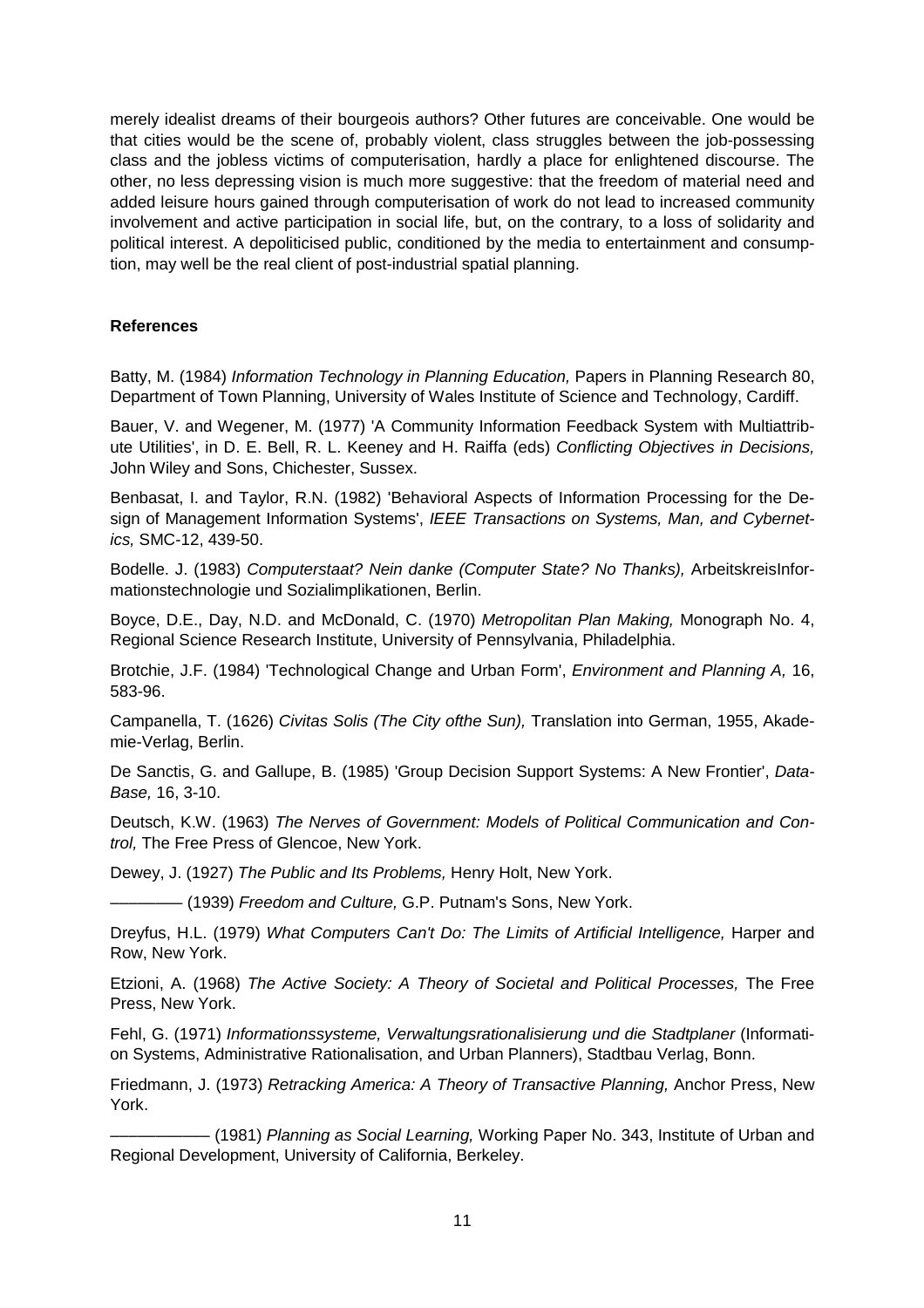Geddes.P. (1915) Cities in Evolution, Ernest Benn Ltd, London (1968).

Ginsburg, H.J. (1985) 'Computer, nein danke' ('Computers, No Thanks'), DIE ZEIT, 31 May.

Goldberg, M. (1983) 'The Technology of Urban Systems Modelling: Nagging Questions, Sagging Hopes and Reasons for Continued Research', in M. Batty and B. Hutchinson (eds) Systems Analysis in Urban Policy-Making and Planning, Plenum Press, New York.

Habermas, J. (1963) 'Verwissenschaftlichte Politik und öffentliche Meinung' (Scientised Politics and Public Opinion), in J. Habermas Technik und Wissenschaft als 'Ideologie', Suhrkamp Verlag, Frankfurt.

––––––––––– (1981) Theorie des kommunikativen Handelns (Theory of Communicative Action), Suhrkamp Verlag, Frankfurt.

Hannan, M. (1982) Multistate Demography and Event History Analysis, Working Paper WP-82- 50, International Institute for Applied Systems Analysis, Laxenburg, Austria.

Hobbes, T. (1651) Leviathan, J.M. Dent and Sons Ltd, London (1962 edn).

Horkheimer, M. and Adorno, T.W. (1947) Dialektik der Aufklärung (Dialectic of Enlightenment), S. Fischer Verlag, Frankfurt (1969 edn).

Keeney.R.L. and Raiffa, H. (1976) Decisions with Multiple Objectives: Preferences and Value Tradeoffs, John Wiley and Sons, New York.

Kochen, M., Deutsch, K.W. (1980) Decentralisation: Sketches toward a Rational Theory, Oelgeschlager, Gunn and Hain, Cambridge, Mass.

Kraemer, K.L. (1973) Policy Analysis in Local Government, International City Management Association, Washington, DC. Lee, D.B. Jnr (1973) 'Requiem for Large-Scale Models', Journal of the American Institute of Planners, 39, 163-78.

Lindblom, C.E. (1965) The Intelligence of Democracy: Decision-Making through Mutual Adjustment, Free Press, New York.

Luhmann, N. (1971) 'Systemtheoretische Argumentationen' ('The Systems Theory View'), in N. Luhmann and J. Habermas Theorie der Gesellschaft oder Sozialtechnologie – Was leistet die Systemforschung?, Suhrkamp Verlag, Frankfurt.

Luhman, N. (1975) 'Interaktion, Organisation, Gesellschaft' ('Interaction, Organisation, Society'), in N. Luhmann Soziologische Aufklärung 2, Westdeutscher Verlag, Opladen.

Martin, J. and Norman, A.R.D. (1970) The Computerized Society, Prentice-Hall, Englewood Cliffs, New Jersey.

Meier, R.L. (1962) A Communications Theory of Urban Growth, MIT Press, Cambridge, Mass.

Mumford, L. (1938) The Culture of Cities, Secker and Warburg, London.

 $-$  (1967) The Myth of the Machine: Technics and Human Development, Secker and Warburg, London.

Naisbitt, J. (1982) Megatrends, Warner Books, New York.

Nakamura, K., Iwai, S. and Sawaragi, T. (1982) 'Decision Support Using Causation Knowledge Base', IEEE Transactions on Systems, Man, and Cybernetics, SMC-12, 765-77.

Nijkamp, P. (1979) Multidimensional Spatial Data and Decision Analysis, John Wiley and Sons, Chichester, Sussex.

––––––––– (1983) 'Information Systems for Regional Development Planning: A State-of-the-Art Survey', Environment and Planning B, 10, 283-302.